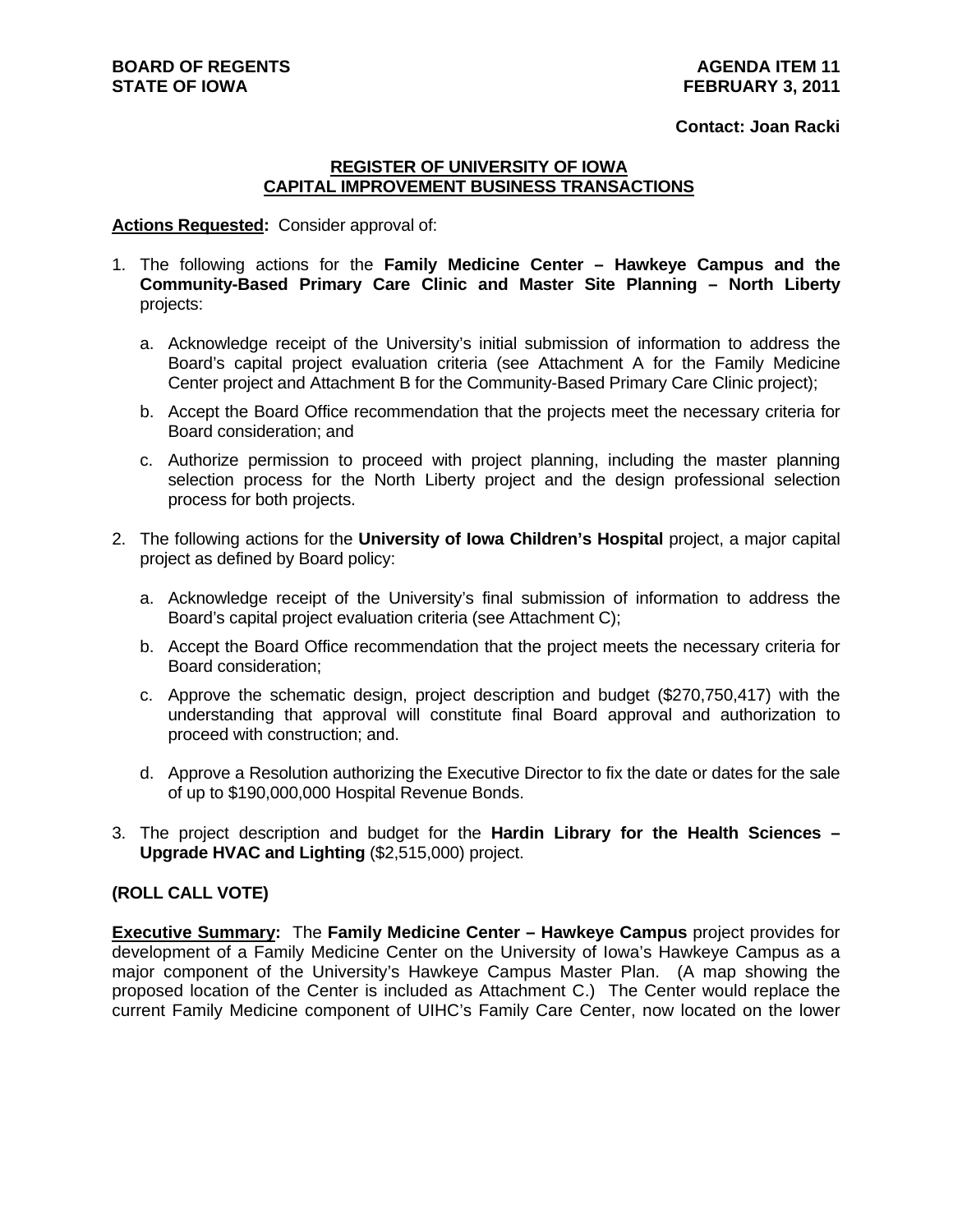level of the Pomerantz Family Pavilion, and provide the Department of Family Medicine with replacement facilities for its clinical services, departmental offices, educational and clinical research areas.

It is envisioned that the Center would become the flagship for a network of family medicine physicians, providing a state-of-the-art clinical environment to enhance the delivery of comprehensive primary care services. Entities to be located in the facility would also provide continuing education support and fellowship training in the areas of Geriatrics, Sports Medicine, Medical Education, Research and Palliative Care. Preliminary estimates suggest a facility of approximately 45,000 gross square feet with an anticipated cost of approximately \$14.6 million, exclusive of furniture and equipment. The project would be funded by University Hospitals Building Usage Funds acquired from depreciation allowances of third parties underwriting the cost of patient care plus hospital net earnings from paying patients.

At its December 2010 meeting, the Board approved the purchase of approximately 40 acres of property located on the southwest corner of the intersection of Forevergreen Road and Highway 965, in North Liberty. UIHC now requests approval to proceed with project planning for the **Community-Based Primary Care Clinic and Master Planning – North Liberty** project, including preparation of a master plan for the phased development of this site and construction of a replacement primary care outpatient facility as the property's first development. (A map showing the location of the 40 acres and the proposed location of the clinic is included as Attachment E.) Primary care services currently provided at 3 Lions Drive in North Liberty would relocate to this facility. This new clinic will provide for a team-based, integrated operating model for patient care, create a model environment for ambulatory care training and generate growth to support UIHC's education/training mission by offering a comprehensive array of primary care services for North Liberty and the surrounding communities.

Preliminary estimates suggest the facilities needed to accommodate these primary care services will require approximately 20,000 gross square feet of space. While costs will be further refined as planning proceeds, the estimated project cost for constructing the new facility is \$6.0 million, exclusive of furniture and equipment. The project will be funded through University Hospitals Building Usage Funds acquired from depreciation allowances of third parties underwriting the cost of patient care plus hospital net earnings from paying patients.

Presented for Board action are the schematic design, project description and budget (\$270,750,417) and a revised preliminary bond resolution for the **University of Iowa Children's Hospital** project. The schematic design booklet is included with the Board's agenda materials. The Children's Hospital would be located to the north of the Pomerantz Family Pavilion, to the south of Hospital Parking Ramp #2, and to the west and connecting to the John Pappajohn Pavilion.

At the conclusion of the project, there will be a net increase of 31 pediatric beds, from the existing 164 beds to a total of 195 beds. Other features planned for the Children's Hospital are an eight-room operating suite, expanded pediatric specialty clinics, dentistry and dialysis facilities, patient and family dining, a patient theater and other amenities and staff support facilities. The new building addition will also include pediatric imaging, cardiac catheterization and other procedure rooms, a pediatric translational and outcomes research center, a telehealth community outreach center and conference rooms. Renovation of space in the adjoining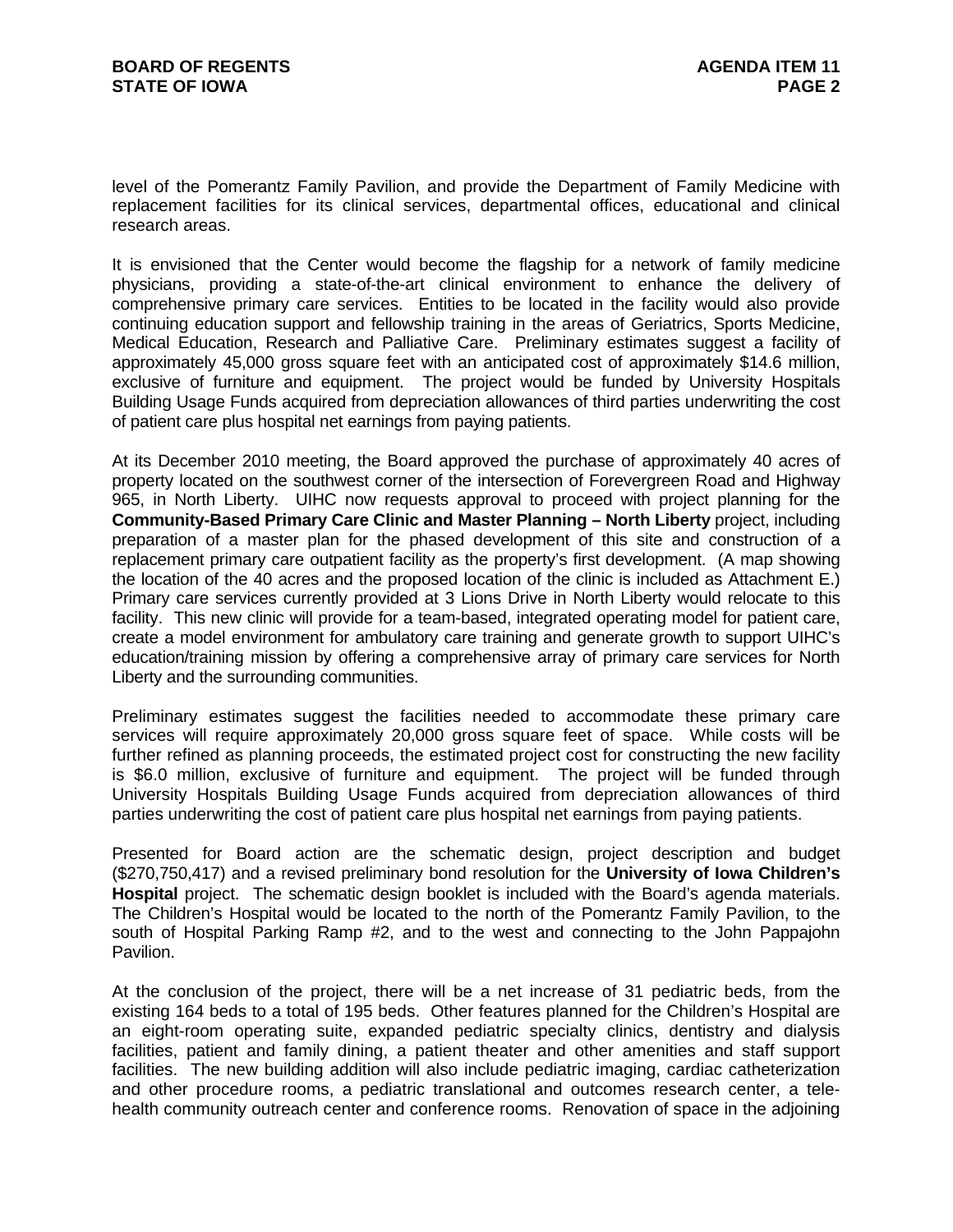Pappajohn Pavilion would provide additional pediatric specialty clinic and infusion therapy facilities, as well as replacement of pediatric outpatient rehabilitation and treatment facilities in the UIHC's Center for Disabilities and Development.

At its September 2010 meeting, the Board approved a resolution authorizing the Executive Director to fix the date or dates for the sale of up to \$112 million Hospital Revenue Bonds. Unfortunately, UIHC was not the successful recipient of the single \$100 million grant for which it applied under the Infrastructure to Expand Access to Care Program. Therefore, to meet the total funding requirements for the Children's Hospital, it is necessary to increase the authorization for the dollar amount of Hospital Revenue Bonds that may be sold for the project.

Since submission of the University's agenda materials for the February Board meeting, UIHC received word that the Federal Aviation Administration authorized construction of the new Children's Hospital at a height that would be 34 feet taller than the planned eight-story above grade portion of the building. The additional height would make it possible to add an additional story to the Children's Hospital. Possibilities for developing this additional floor are under study. One option would involve constructing an additional floor of shell space on the top of the currently planned structure to provide space that could be used for future expansion of Children's Hospital facilities. In accord with longstanding practice, the UIHC will fully document the change and rationale for consideration and approval by the Board.

The **Hardin Library for the Health Sciences – Upgrade HVAC and Lighting** project would reduce energy consumption, and improve the building's ventilation and lighting in this facility which serves the combined information and research needs of the University's Colleges of Dentistry, Medicine, Nursing, Pharmacy, Public Health, the University of Iowa Hospitals and Clinics, and the Department of Communication Sciences and Disorders. (A map showing the location of Hardin Library has been included as Attachment F.) The project budget of \$2,515,000 would be funded by a Department of Energy Grant, and General Education Building Renewal and Equipment funds.

## **Details of the Projects:**

#### **Family Medicine Center – Hawkeye Campus**

| <b>Project Summary</b>                                               |        |           |                      |
|----------------------------------------------------------------------|--------|-----------|----------------------|
|                                                                      | Amount | Date      | <b>Board Action</b>  |
| Permission to Proceed<br>Initial Review and Consideration of Capital |        | Feb. 2011 | Requested<br>Receive |
| <b>Project Evaluation Criteria</b>                                   |        | Feb. 2011 | Report               |

The Center would serve as the prototype for the medical home model and be linked to UIHC specialty services to support community-based and home-based care alternatives. It would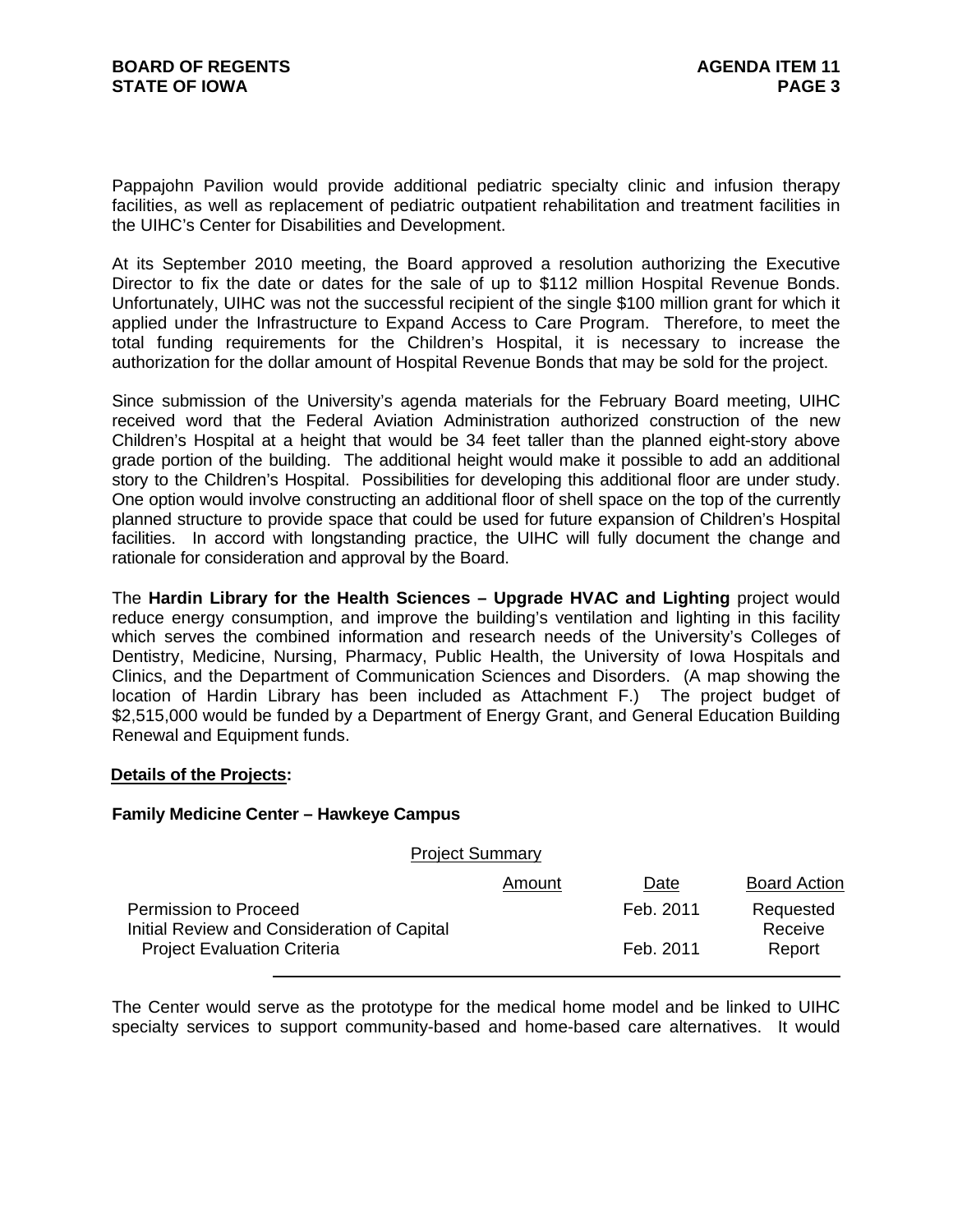also facilitate development of practice-based research and help build relationships with physicians in Iowa communities, enable the continued development of expertise in prospective interventional trials in comparative effectiveness and translational research, and serve to advance medical educational research, especially related to the patient-centered medical home model.

Implementation of a community-based, patient centered primary care, teaching and research model will necessitate a larger facility in a community setting which this project would provide by developing the Family Medicine Center on the Hawkeye Campus. When completed, the Department of Family Medicine's principal patient care, education and clinical research, and its departmental offices that are now located in the Pomerantz Family Pavilion would move to this new facility. Following Family Medicine's relocation, the space on the lower level of the Pomerantz Family Pavilion that now accommodates the Family Medicine clinic, departmental offices, teaching and clinical research facilities would be reassigned to meet other clinical service needs for which an on-campus location is required.

## **Community-Based Primary Care Clinic and Master Site Planning – North Liberty**

# Project Summary

|                                                                      | Amount | Date      | <b>Board Action</b>  |
|----------------------------------------------------------------------|--------|-----------|----------------------|
| Permission to Proceed<br>Initial Review and Consideration of Capital |        | Feb. 2011 | Requested<br>Receive |
| <b>Project Evaluation Criteria</b>                                   |        | Feb. 2011 | Report               |

UIHC requests approval to seek master planning assistance, with a firm with a successful history in site master planning, and architectural assistance. It envisions the planning associated with this project as:

Master Planning – Development of a land-use master plan for the 40-acre site. This planning would result in the identification of optimal land uses for specific areas, including roadways, utilities, landscape buffers, ponds and the various land-use zones. Future development and subdivision of the land will be based on this master plan.

Project Planning – Development of the final program and design work for the community-based primary care clinic as the first phase in the overall master plan development. The first phase, to be led by an architectural firm, would be coordinated with the site master plan.

The new clinic facility will have as its foundation, the following clinical and supporting services:

- Family Medicine
- **•** General Pediatric Services
- Women's Services
- Basic Screening and Diagnostic Services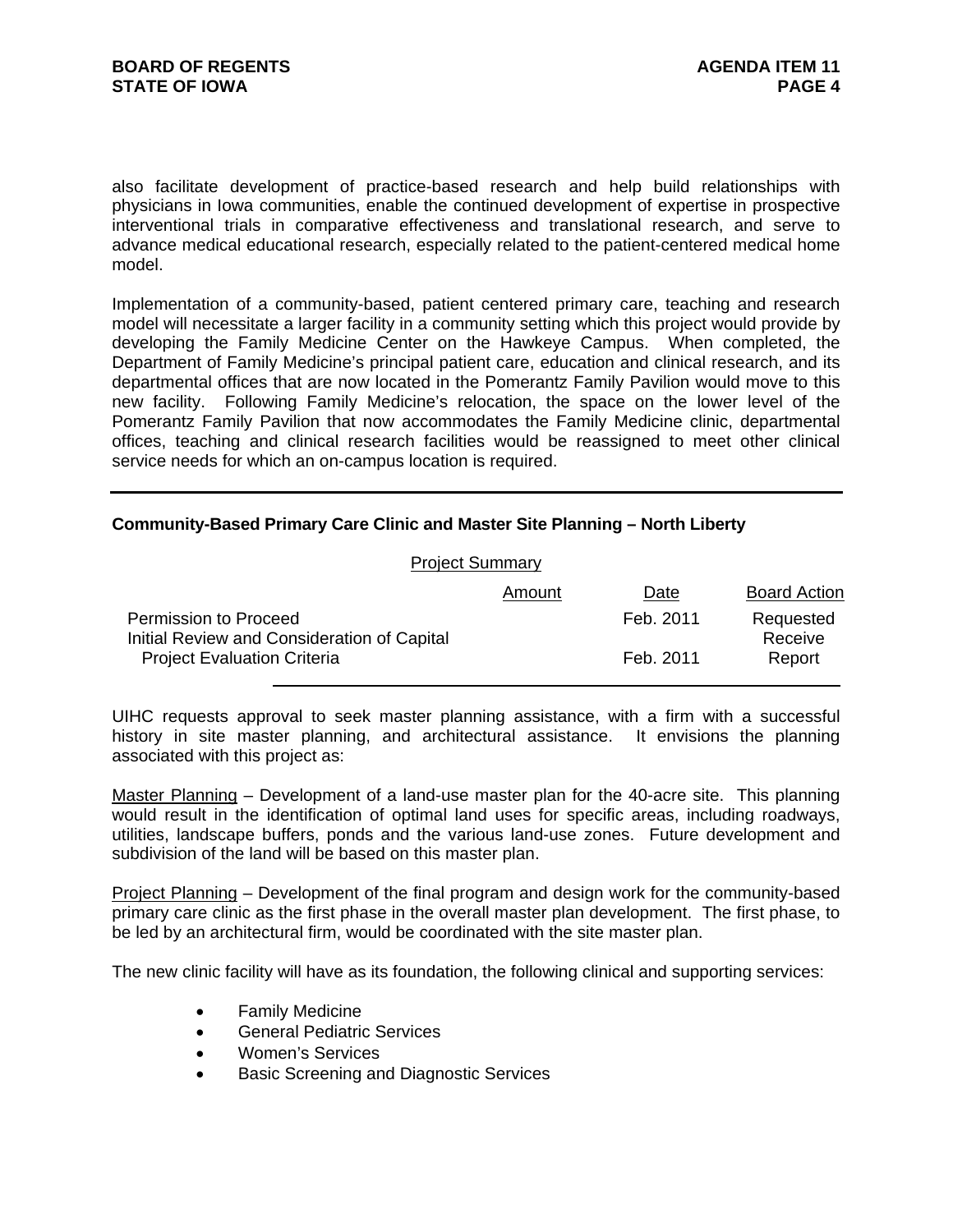# **University of Iowa Children's Hospital**

| <b>Project Summary</b>                                                                                                                                           |                 |                                     |                                             |
|------------------------------------------------------------------------------------------------------------------------------------------------------------------|-----------------|-------------------------------------|---------------------------------------------|
|                                                                                                                                                                  | Amount          | Date                                | <b>Board Action</b>                         |
| Permission to Proceed – UIHC Strategic<br><b>Facilities Master Plan</b>                                                                                          |                 | Mar. 2008                           | Approved                                    |
| Initial Review and Consideration of Capital<br><b>Project Evaluation Criteria</b><br>Selection of Design Professional                                            |                 | Mar. 2008                           | Receive<br>Report                           |
| (Heery International; Iowa City, IA)<br>Selection of Construction Manager<br>(Gilbane Building Company)                                                          |                 | May 2008<br>Aug. 2008               | Not Required*<br>Not Required*              |
| <b>Design Professional Agreement</b><br>(Master Planning, Programming and<br>Schematic Design)                                                                   | \$<br>5,128,000 | Oct. 2008                           | Not Required*                               |
| <b>Construction Manager Agreement</b><br>(Pre-Construction Services through<br>Schematic Design)<br>Program Statement - Children's Hospital                      | \$<br>60,000    | Aug. 2009<br>Dec. 2010              | Not Required*<br>Not Required*              |
| Schematic Design - Children's Hospital<br>Project Description and Budget - CH<br>Final Review and Consideration of Capital<br><b>Project Evaluation Criteria</b> | \$270,750,417   | Feb. 2011<br>Feb. 2011<br>Feb. 2011 | Requested<br>Requested<br>Receive<br>Report |
| *Approved by Executive Director, consistent with Board policies                                                                                                  |                 |                                     |                                             |

UIHC has indicated that providing innovative pediatric patient care in a family-centered environment, expanding clinical services for children to meet present and projected patient needs, fostering outstanding research and conducting educational programs that meet the full range of needs for pediatric health care professionals throughout the state can best be accomplished by developing a physically distinct children's hospital. Nationally, children's hospitals in separate facilities devoted to the care of children are the standard of care at leading academic medical centers. In fact, while UIHC's current "children's hospital within a hospital" is viewed as among the best in the country and has been ranked as number 20 among all 170 children's hospitals, those with higher rankings than UIHC's are all in distinct separate facilities.

A distinct children's hospital at the University of Iowa will yield many benefits, including being a significant aid for recruiting the best qualified pediatric-trained physicians, house staff, nurses and researchers. In turn, the best staff will assure that the Children's Hospital serves as a magnet for providing cutting edge clinical care, education, and research. The new hospital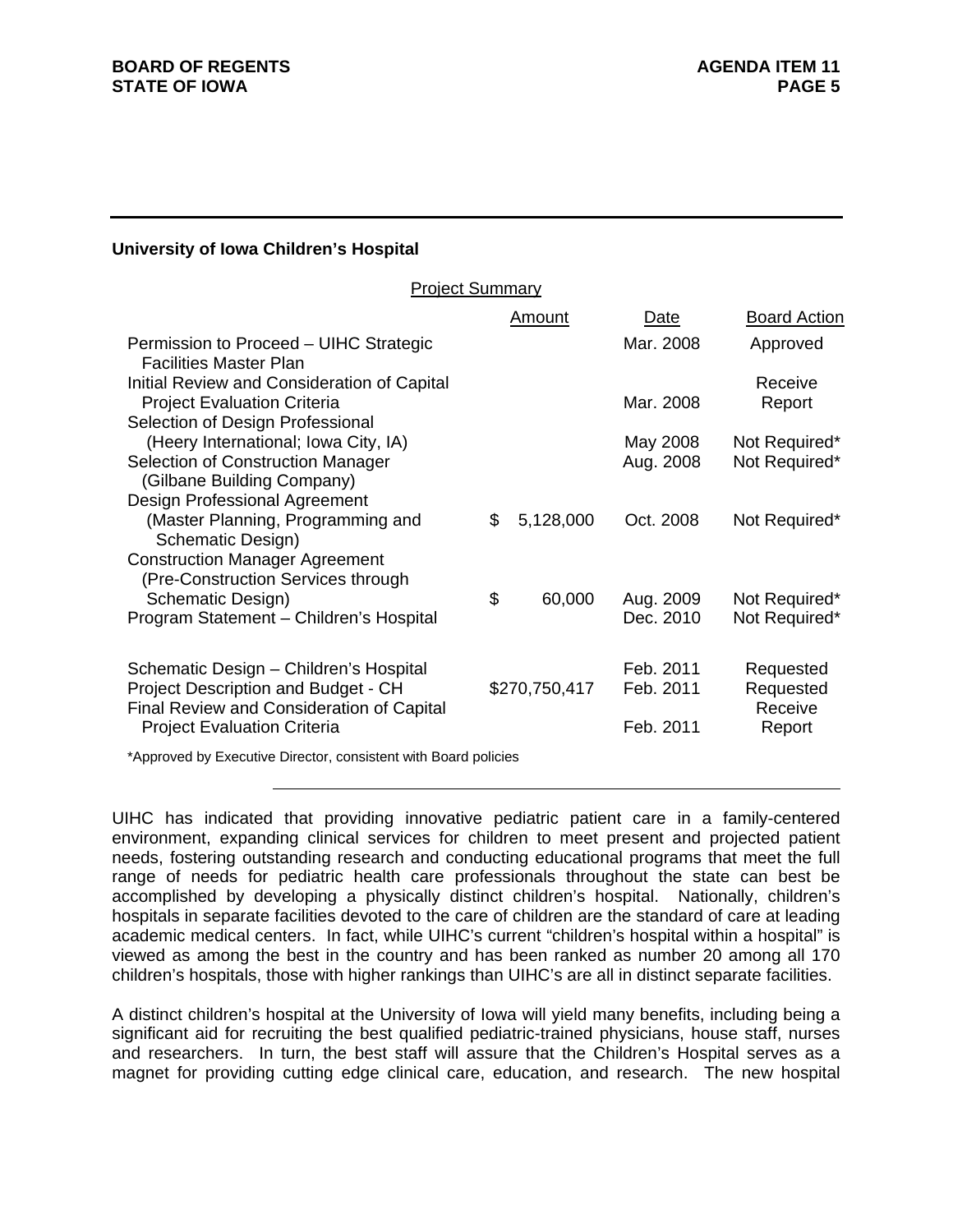would also resolve current spatial and functional deficiencies and provide facilities that would meet the growth expectations for children's services for many decades to come.

Children's hospitals also have utilization patterns, payment structures, physician relationships, and growth opportunities that are different from hospitals designed primarily for adults. Ideally, hospital services for children should be planned and designed with the needs of children and their families as the primary consideration so that the facilities, wayfinding, furniture, artwork, distractions, equipment, supplies, personnel, and communications are age appropriate and sensitive to these individuals.

UIHC total pediatric inpatient admissions have grown by nearly 20% over the past five years. Most pediatric specialty services are projected to show an average annual rate of growth of 2% to 4% over the next three years; after of the Children's Hospital the pediatric specialties are expected to experience annual growth in patient admissions of approximately 6%.

Pediatric ambulatory clinic visits are projected to grow at an annual rate of approximately 3%, over the next three years, and at an annual rate of 4% to 5% after the new facilities are available. Facility expansions have provided, and will continue to provide short-term relief, but lack of available, proximate space is currently a limiting factor in meeting patient's needs and expectations. UIHC indicates that current space will not accommodate the projected needs over the next five years.

In addition, pediatric care at UIHC is delivered without dedicated pediatric operating rooms or ancillary services creating inefficiencies in delivery and dissatisfaction of patients, families and staff. Sharing operating rooms and ancillary facilities with the adult population creates challenges in waiting areas, pre- and post-procedure recovery facilities, and in ensuring right-sized equipment and staff with appropriate competencies are available. Pediatric diagnostic and therapy services take much longer and are more prone to error without appropriate staff expertise working with this patient population. The remedy for overcoming these limitations is to create a facility which is dedicated to caring for only pediatric patients by pediatric experts in their respective fields.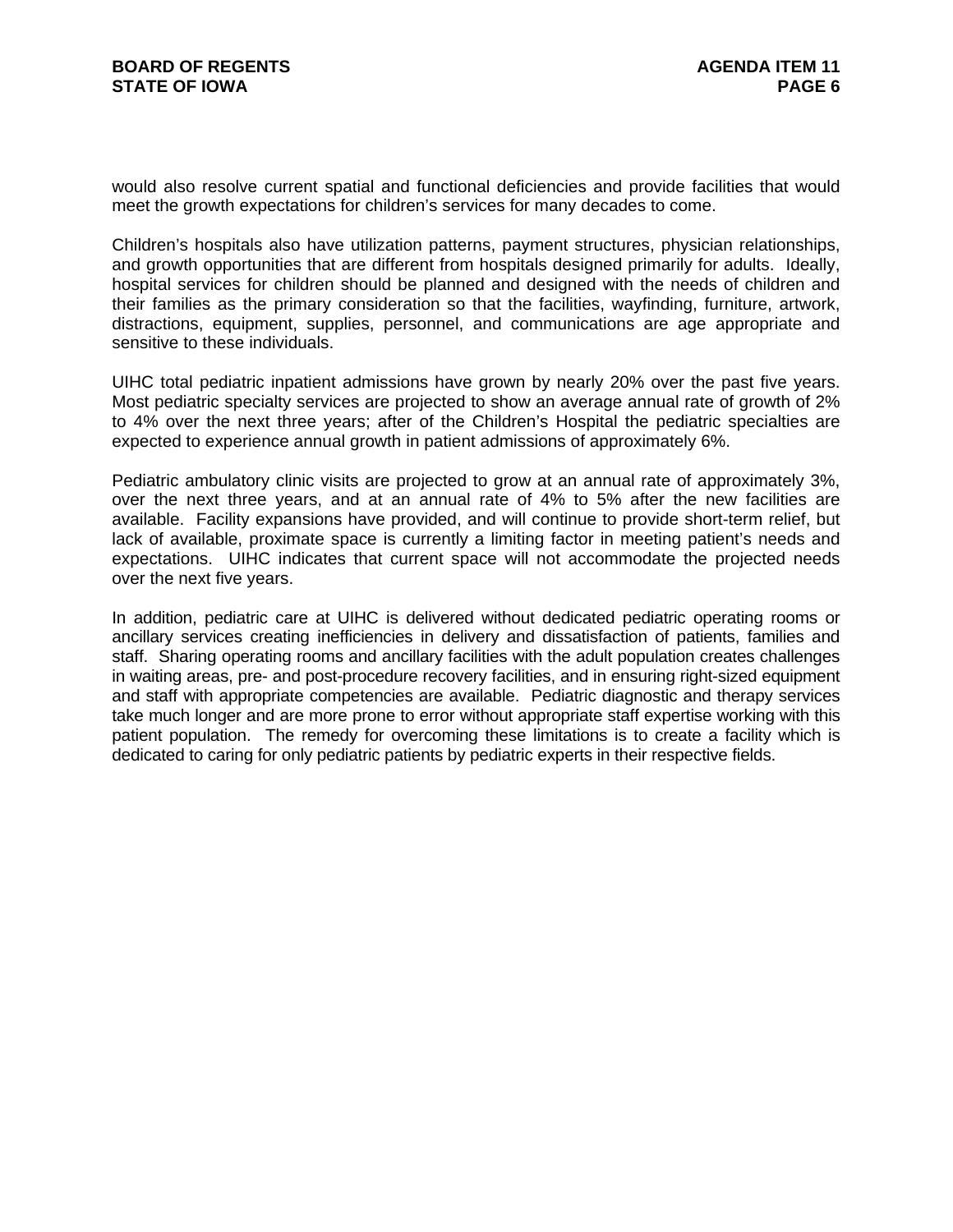The University of Iowa Children's Hospital project will provide for a new 11-story building addition including both above and below grade floors. The project would include 250,711 net assignable square feet and 427,850 gross square feet. Functions to be housed on each floor include:

- Level One: Patient and family services, along with access to family amenities;
- Level Two (including renovated portion of  $2^{nd}$  floor of Pappajohn Pavilion): Pediatric Specialty Clinics;
- Level Three: Surgery Suite, including services for both outpatient and inpatient procedures;
- Level Four with connection to existing level 5 of Pappajohn Pavilion: 32-bed Pediatric Intensive Care Unit;
- Level Five: 28 Neonatal Intensive Care Unit beds connected to current Neonatal ICU and Labor/Delivery Suite on level 6 of Pappajohn Pavilion;
- Levels Six Eight: 28 single-patient rooms on each floor, providing patient/family centered care including accommodations for overnight stays by family members;
- Lower Level One: Public (Conference Center/Theater and Tele-Health Community Outreach Center) and service – back of the house functions;
- Lower Level One Renovation of Pappajohn Pavilion: Center for Disabilities and Development;
- Lower Level Two: Imaging Center and specialized diagnostic procedure rooms, support space for Pediatric Translational and Outcomes Research Center; and
- **.** Lower Level Three: Mechanical.

The Children's Hospital will accommodate 140 replacement and new acute and intensive care pediatric beds. Another 55 pediatric beds will continue to function in UIHC's existing Neonatal Intensive Care Unit, which will be physically linked to 28 additional NICU beds in the new Children's Hospital.

The new facility will be a LEED-facility, constructed of materials that not only meet energy efficiency goals, but also are appropriate to, and harmonious with, the architectural language of the west campus. The exterior materials anticipated include an aluminum and glass curtain wall system, employing energy-efficient "low-e" glazing and sun shading devices, where appropriate. Additional materials to be considered will include a mixture of manufactured and natural materials appropriate to this facility and to adjacent structures. Special attention will be given to pedestrian areas, lighting, and safety features.

Construction of enabling projects is scheduled to begin in the fourth quarter of FY 2011 with work on utilities. Construction of the Children's Hospital building is scheduled for completion in the fourth quarter of FY 2015 and renovation of Pappajohn Pavilion is scheduled to be completed in the second quarter of FY 2017.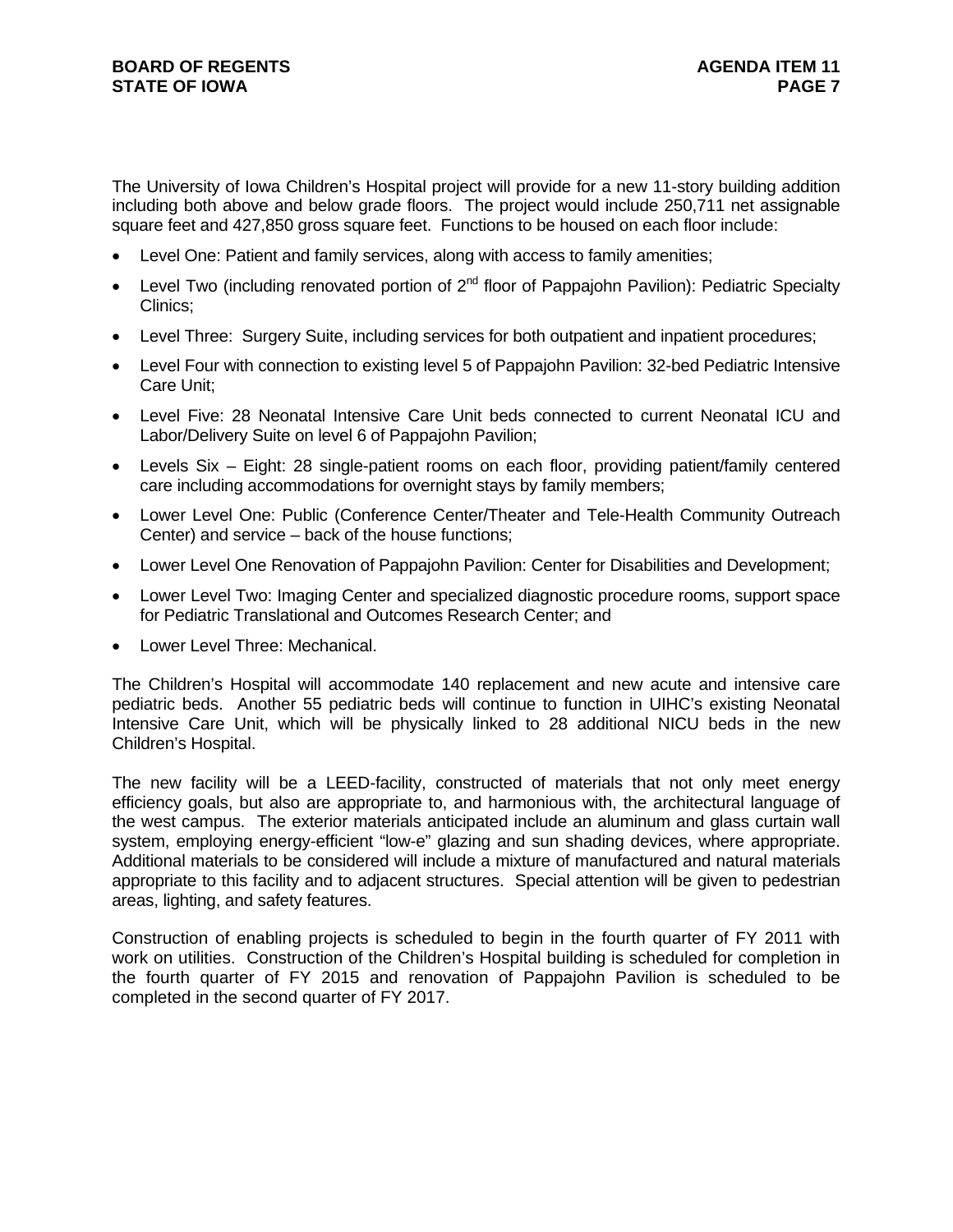## Project Budget

| Construction                    | \$181,945,533 |
|---------------------------------|---------------|
| <b>Professional Fees</b>        | 23,334,975    |
| <b>Planning and Supervision</b> | 8,056,345     |
| <b>Project Contingencies</b>    | 18,889,564    |
| Equipment                       | 38,524,000    |
| TOTAL                           | \$270,750,417 |

Source of Funds: UIHC Building Usage Funds, Hospital Revenue Bonds, Designated Hospital Gift Funds

# **Hardin Library for the Health Sciences – Upgrade HVAC and Lighting**

| <b>Project Summary</b>                                                       |              |            |                     |
|------------------------------------------------------------------------------|--------------|------------|---------------------|
|                                                                              | Amount       | Date       | <b>Board Action</b> |
| Permission to Proceed                                                        |              | Oct. 2010  | Approved            |
| Selection of Engineer<br>(Sebesta Blomberg & Associates;<br>Cedar Rapids, IA |              | Nov. 2010  | Not Required*       |
| <b>Feasibility Study</b>                                                     |              |            |                     |
| (Sebesta Blomberg & Associates)                                              | \$<br>34,700 | Sept. 2010 | Not Required*       |
| <b>Project Description and Budget</b>                                        | \$2,515,000  | Feb. 2011  | Requested           |
| *Approved by University, consistent with Board policies                      |              |            |                     |

The project work would include the following upgrades: 1) installation of externally insulated ductwork, 2) installation of Variable Air Volume controllers to refine air flow control, 3) replacement of existing lighting systems throughout the building with a more efficient fixture and standardized lamp, and 4) installation of occupancy sensors throughout the building to control air flow and lighting levels when space is unoccupied.

#### Project Budget

| Construction                                                  | \$1,919,372 |
|---------------------------------------------------------------|-------------|
| <b>Planning and Design</b>                                    | 404,191     |
| Contingency                                                   | 191,437     |
| TOTAL                                                         | \$2,515,000 |
| Sources of Funds:                                             |             |
| Dept of Energy Grant, General Education Fund Building Renewal |             |
| and Equipment                                                 |             |

H:\BF\2011\feb11\0211\_ITEM11.doc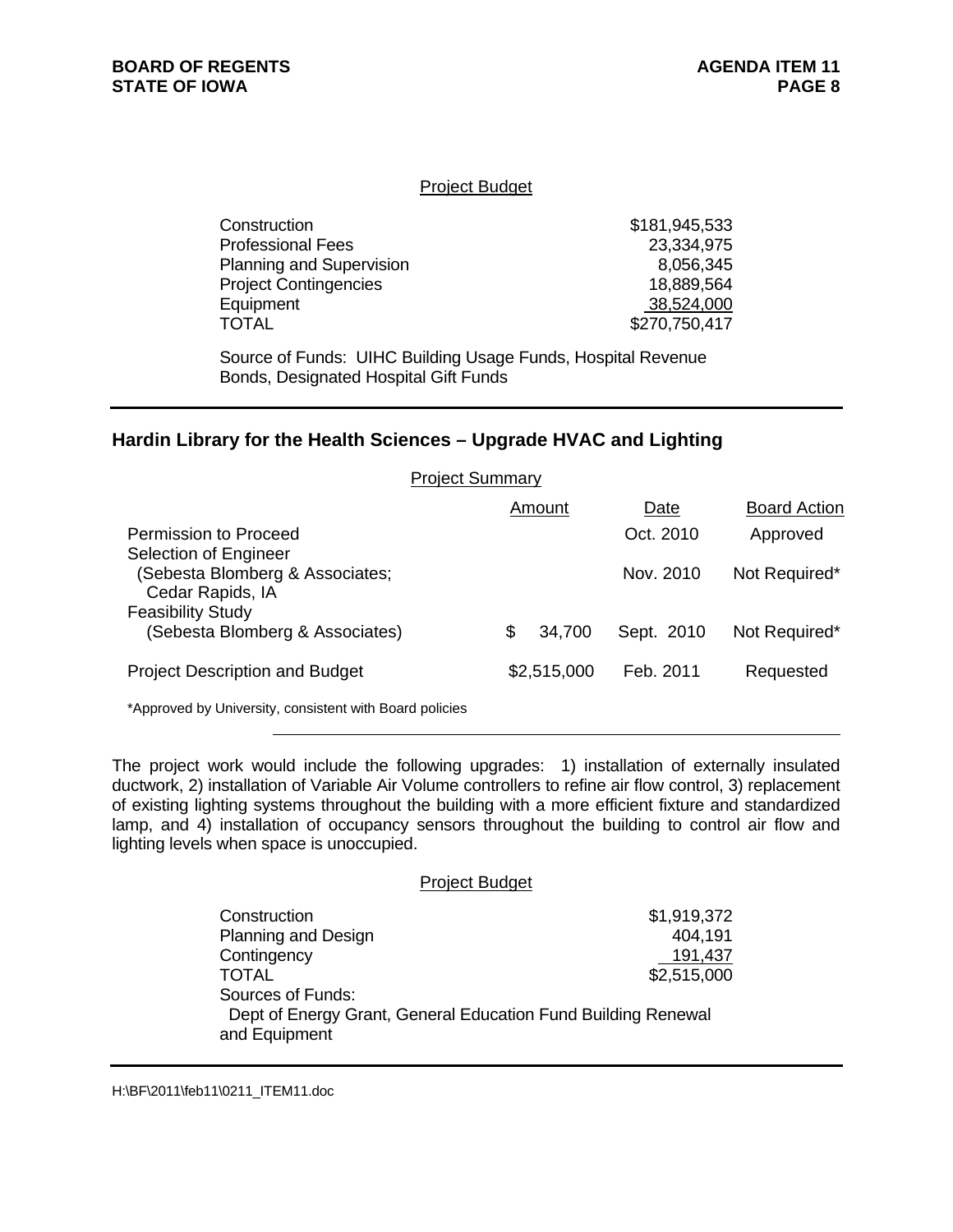## Family Medicine Center – Hawkeye Campus Evaluation Criteria

Institutional Mission / Strategic Plan: This project is supportive of each of the six major goals that have been established in UI Health Care's Strategic Plan for FY 2010 – 2012 by providing the facilities that are required to assist UI Health Care's efforts 1) to provide world class healthcare services to optimize health for everyone, 2) to advance world class discovery through excellence and innovation in health services research, 3) to develop world class health professionals and scientists through excellent, innovative and humanistic educational curricula for learners at every stage, 4) to foster a culture of excellence that values, engages and enables our workforce, 5) to create an environment of inclusion where individual differences are respected and all feel welcome, and 6) to optimize a performance-driven business model that assures financial success.

Other Alternatives Explored: Initially, several options for leasing existing buildings were explored as possible sites for a community based Family Medicine Center. None of these, though, offered sufficient space in an easily accessed location that could meet all of Family Medicine's needs. For this reason, it was determined that the best option would be development of the Family Medicine Center on the University's Hawkeye campus. This campus offers a very visible site that can be easily accessed. The facility can be developed so that it promotes use of a highly efficient, cost-effective and patient friendly model for delivering outpatient primary care, teaching and health care delivery research. A location on this campus which is dedicated to fitness and wellness is in synchrony with the concepts of the Family Medicine Center.

Impact on Other Facilities and Square Footage: On completion of this project approximately 30,000 gross square feet of space in the lower level of Pomerantz Family Pavilion will be reassigned for use in meeting other UIHC space needs.

Financial Resources for Construction Project: The project will be funded through University Hospitals Building Usage Funds acquired from depreciation allowances of third parties underwriting the cost of patient care plus hospital net earnings from paying patients. No state capital appropriated dollars will be involved. The preliminary estimate of the internal rate of return over the life of the Family Medicine Clinic component of the project is 3.1%. This represents 55% of the total estimated project cost, with the remaining 45% composed of Family Medicine departmental offices, educational and research spaces.

Financial Resources for Operations and Maintenance: The source of funds to cover the associated operating and maintenance costs of the new facilities will be University Hospital operating revenues derived from providing patient care services and indirect cost allocations from federal grants related to facilities expenses.

External Forces Justifying Approval: Development of the new Family Medicine Center is an important element for enabling UIHC to be responsive to societal forces, standards and regulations impacting the provision of contemporary patient care services while meeting all components of its mission. This new clinic will provide the necessary facilities to accommodate the population growth projected to occur in Johnson County during the next five years and beyond and the facility's design will be focused on providing a more comfortable and patientfriendly environment that meets Health Insurance Portability and Accountability Act (HIPAA) requirements for patient privacy and confidentiality. The new facilities will make it possible for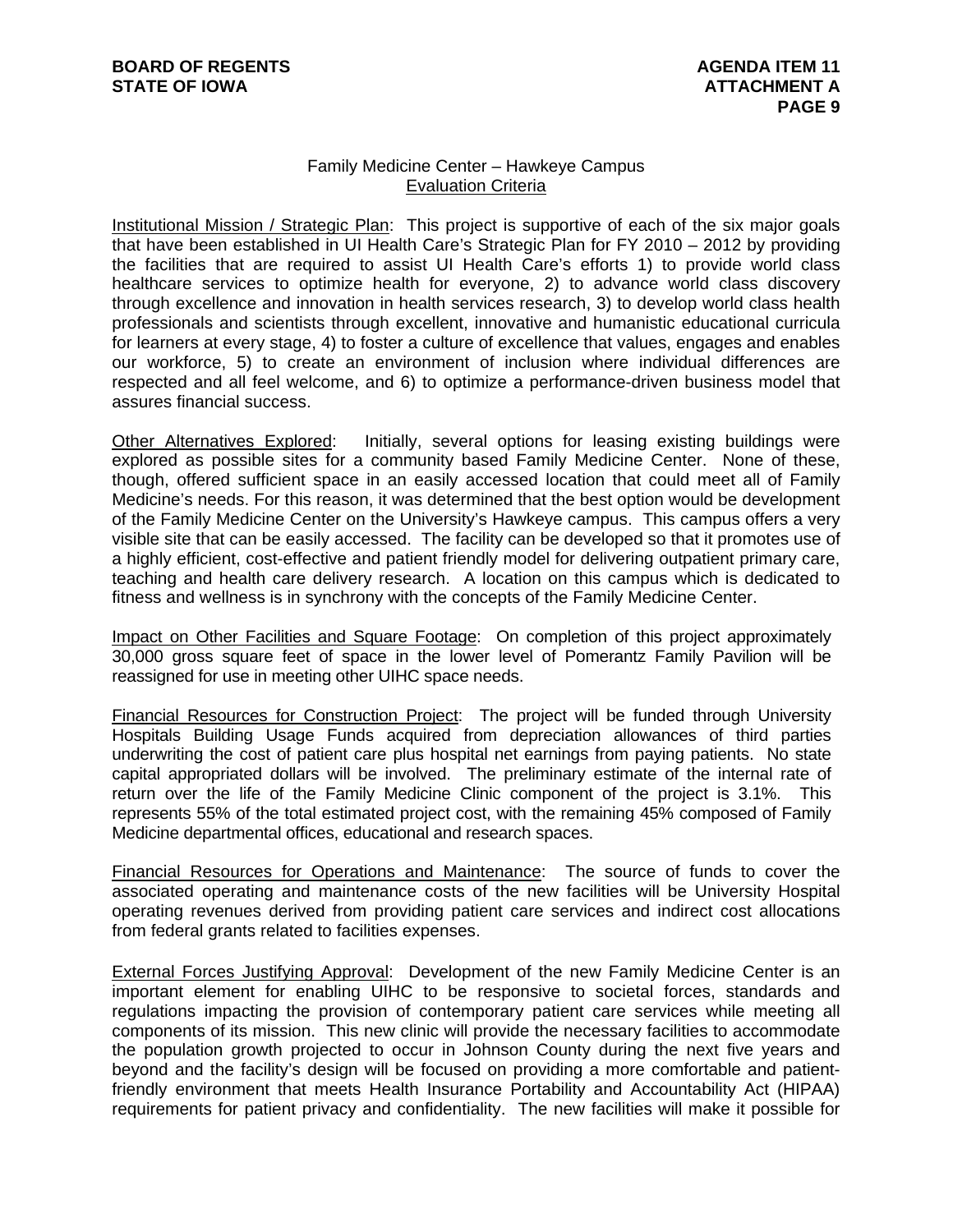the UIHC to meet education and training program requirements for providing all trainees with more extensive clinical experiences. Additional space will also permit more research subjects to participate in clinical trials in proximity to their patient care, thereby enhancing opportunities to gain support for other funded clinical research studies. With the evolution of the medical home concept, primary care services will play an even more integral role in the care of communities and the growth of a primary care workforce. This center will allow the development of team-based services that will facilitate wellness and health with patient-andfamily-centered care.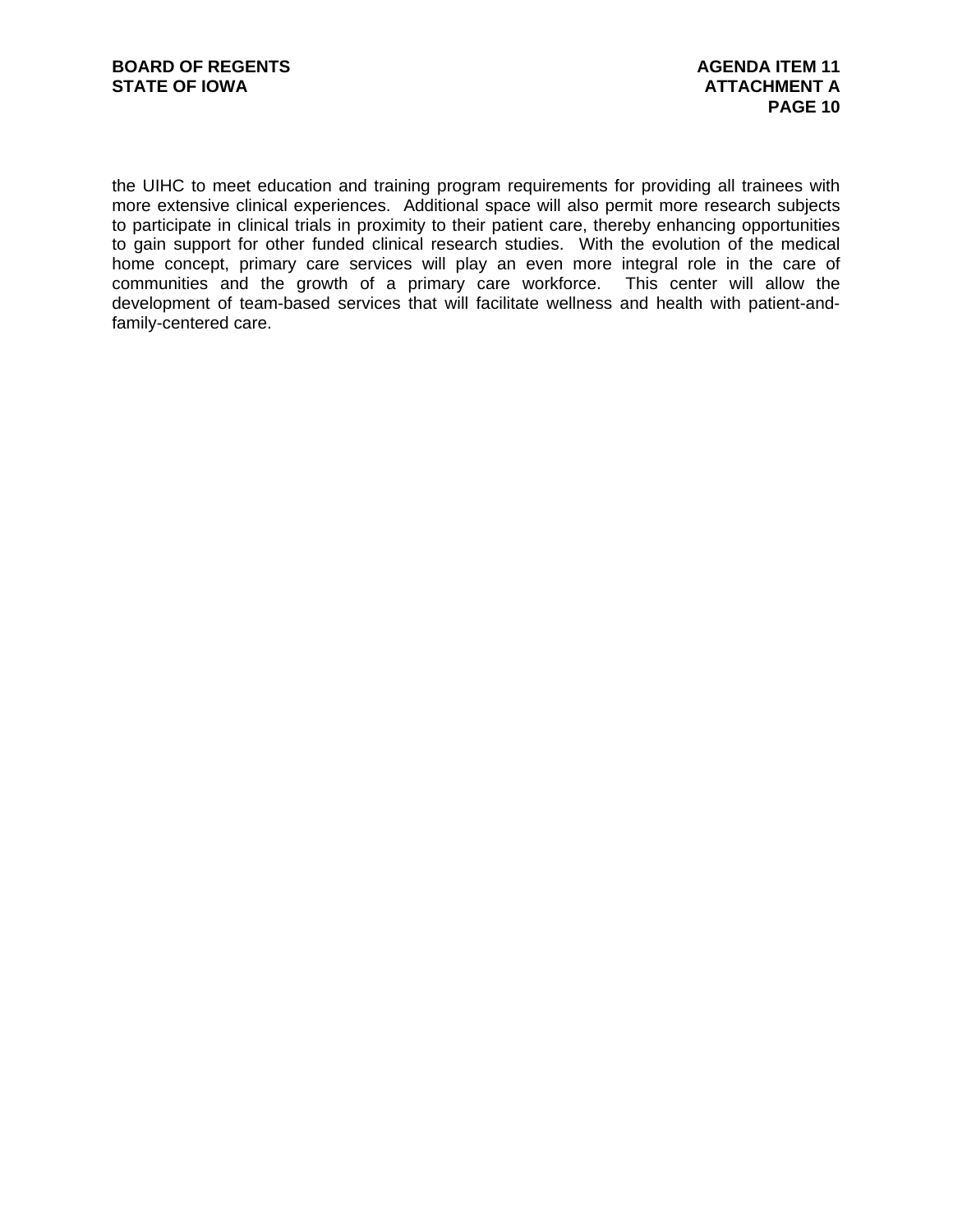# Community-Based Primary Care Clinic and Master Site Planning – North Liberty Evaluation Criteria

Institutional Mission / Strategic Plan: This project is supportive of each of the six major goals that have been established in UI Health Care's Strategic Plan for FY 2010 – 2012 by providing the facilities that are required to assist UI Health Care's efforts 1) to provide world class healthcare services to optimize health for everyone, 2) to advance world class discovery through excellence and innovation in health services research, 3) to develop world class health professionals and scientists through excellent, innovative and humanistic educational curricula for learners at every stage, 4) to foster a culture of excellence that values, engages and enables our workforce, 5) to create an environment of inclusion where individual differences are respected and all feel welcome, and 6) to optimize a performance-driven business model that assures financial success.

Other Alternatives Explored: After determining that the current leased site in North Liberty could not be expanded due to the lack of available land and after exploring several options for buildings to lease, it was determined that the best option would be to purchase the Forevergreen Road property and develop the community-based primary care clinic. The Board approved that action at its December meeting. In particular, this site offers an unparalleled opportunity to establish a very visible and easily accessed location within which to provide a highly efficient, cost-effective and patient friendly model for delivering outpatient primary care and for the future development of other compatible services.

Impact on Other Facilities and Square Footage: On completion of this project, approximately 9,500 gross square feet of leased primary care clinic space located in the UICMS clinic on Lions Drive in North Liberty will be utilized to meet the needs of services that will continue to operate at this facility, such as UI HealthWorks and to accommodate other specialty clinical services such as dialysis and related programs. The current lease agreement for this space will be amended as required to permit use of the Lions Drive facility by these clinical services.

Financial Resources for Construction Project: The project will be funded through University Hospitals Building Usage Funds acquired from depreciation allowances of third parties underwriting the cost of patient care plus hospital net earnings from paying patients. No state capital appropriated dollars will be involved. The preliminary estimate for the internal rate of return over the life of this project including the cost of land that will be used for the clinic is 10.4%.

Financial Resources for Operations and Maintenance: The source of funds to cover the associated operating and maintenance costs of the new facilities will be University Hospital operating revenues derived from providing patient care services.

External Forces Justifying Approval: The development of the community-based primary care clinic is an important element in enabling the UIHC to be responsive to societal forces, standards and regulations impacting the provision of contemporary patient care services while meeting all components of its tri-partite mission. As previously noted, the population of North Liberty and its surrounding area is expected to continue to grow and this facility will be designed to accommodate an expected increase in both patient volume and in the scope of health and wellness services that may be offered. Patient care will be enhanced through expanded clinic examination and support facilities and the design of these facilities will be focused on providing a more comfortable and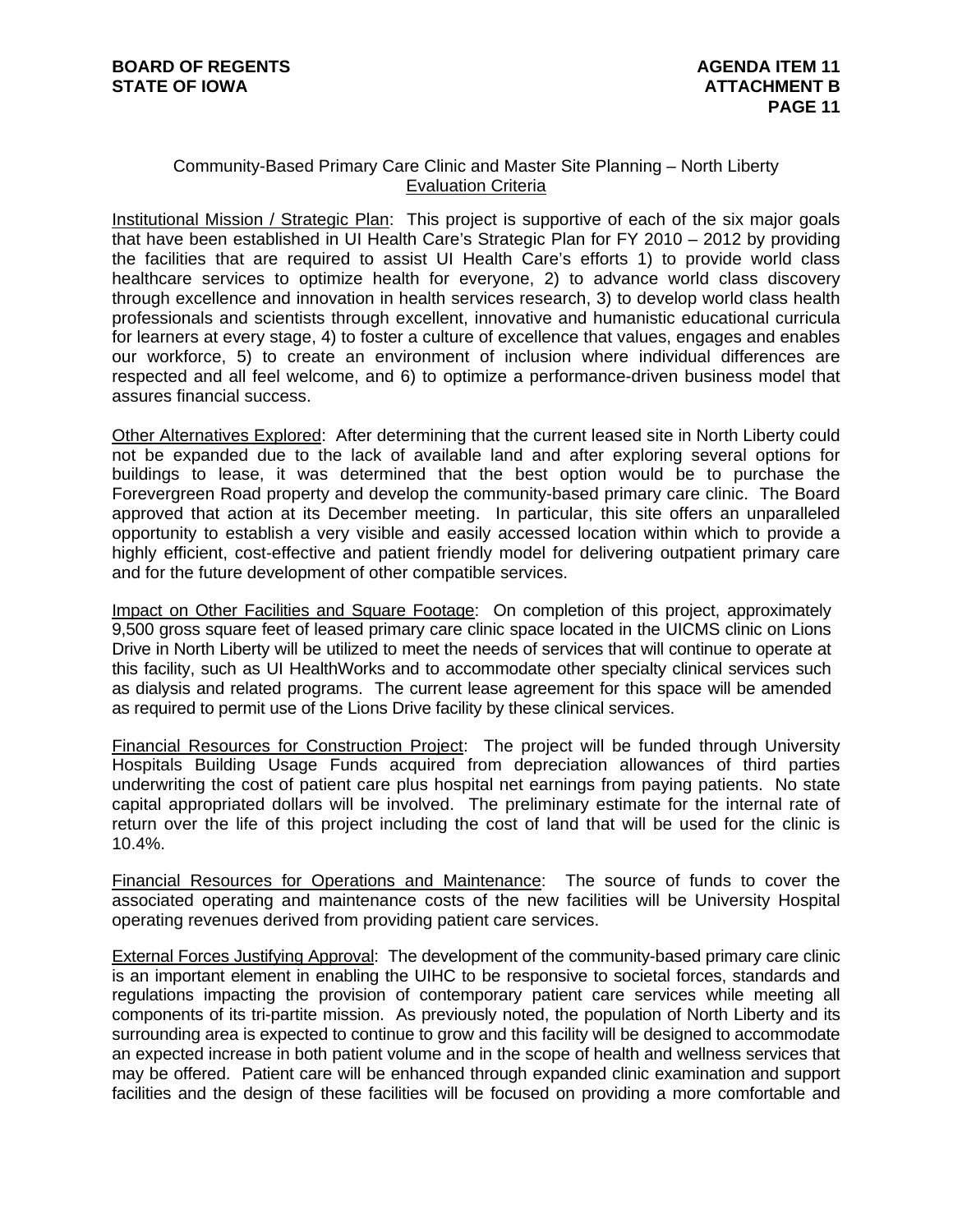# **BOARD OF REGENTS STATE OF IOWA**

patient-friendly environment. The design will meet Health Insurance Portability and Accountability Act (HIPAA) requirements for patient privacy and confidentiality. With the evolution of the medical home concept, primary care services will play an even more integral role in the care of community populations. This facility will allow the development of team-based services that will facilitate wellness and health with patient- and family-centered care.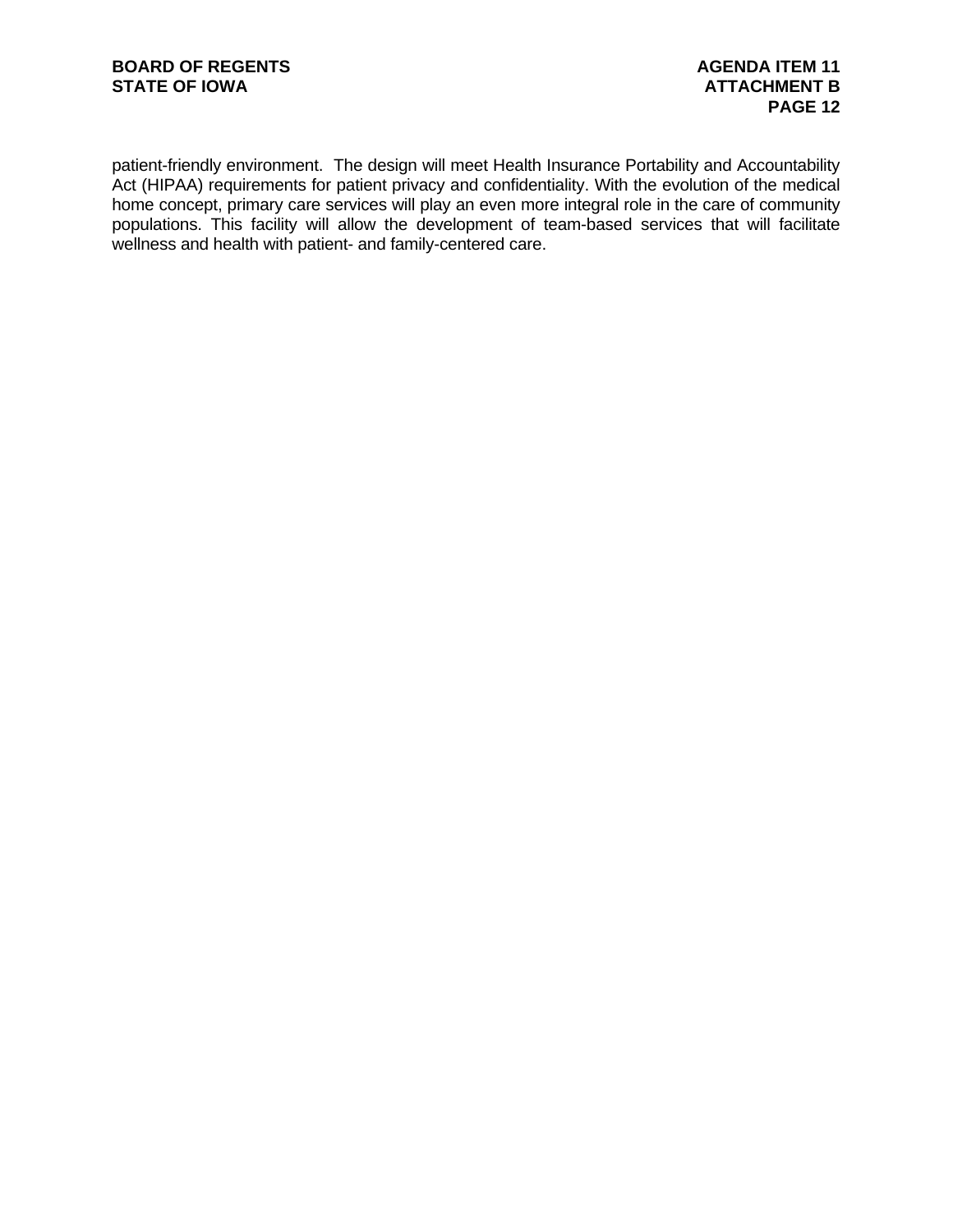# University of Iowa Children's Hospital Evaluation Criteria

Institutional Mission / Strategic Plan: Completion of this project will be of significant benefit to UIHC in meeting all aspects of its mission. It will greatly enhance UIHC's capabilities for fulfilling its patient care mission by providing the necessary space to accommodate the projected growth in patient volume in pediatric inpatient and outpatient clinical and support services, the needs for which are described in the Permission to Proceed with Project Planning, which was approved by the Board of Regents, State of Iowa, at their March 11, 2008 meeting. UIHC's educational and research missions will also be enhanced through development of the necessary space to enable students, residents and fellows to gain necessary clinical experience in accord with accrediting body standards; and by providing the type of facilities required to conduct innovative research directed toward more clinically efficacious diagnosis and treatment of disease. The project supports several of the UIHC's Strategic Plan goals, most notably identification of Children's Services as one of UIHC's clinical programs that will be a leader in the state and national market by offering cutting edge clinical services, robust clinical research and strong training opportunities; by providing facilities that promote a multidisciplinary model of evidence-based medical and nursing care, enhance patient/family-centered experiences, and serve to facilitate and strengthen referring physician relationships; by providing design features required to streamline patient throughput and to improve the patient's health care experience and outcomes; and, by providing a continuously improving, safe environment for all patients and staff at all times.

Other Alternatives Explored: As related in the Permission to Proceed with Project Planning, UIHC's Strategic Facilities Master Plan was initiated in 2005 in response to a host of needs and other factors that indicated a significant facilities response would be required in the years ahead. Given findings from the assessment of the condition of UIHC's facilities and a comparison of UIHC's operational and functional characteristics to benchmarks of peer tertiarylevel teaching hospitals, it was determined UIHC needed to devise a plan that would:

- move to a single-bed patient room model to help to accommodate a family-centered approach to patient care, as well as to address patient privacy and safety issues;
- develop an operating room suite with rooms sized to accept current and anticipated future technology and with sufficient support space to enhance the overall efficient use of the operating rooms;
- create a consolidated facility for the performance of diagnostic and therapeutic procedures using costly imaging technologies and requiring common staffing and supporting services, such as support from anesthesia and specialty-trained nursing and technological staff and patient preparation and recovery facilities.
- provide the level of flexibility and infrastructure to accommodate growth projections over the next 30 years, and;
- address other facility deficiencies and needs as previously described in the Permission to Proceed with Project Planning.

The alternative of accomplishing these objectives within existing facilities was ruled out due to the lack of sufficient space and physical or structural conditions that make existing space unsuitable for meeting contemporary requirements for providing the level and type of services needed in the years ahead. It was therefore determined that new space would need to be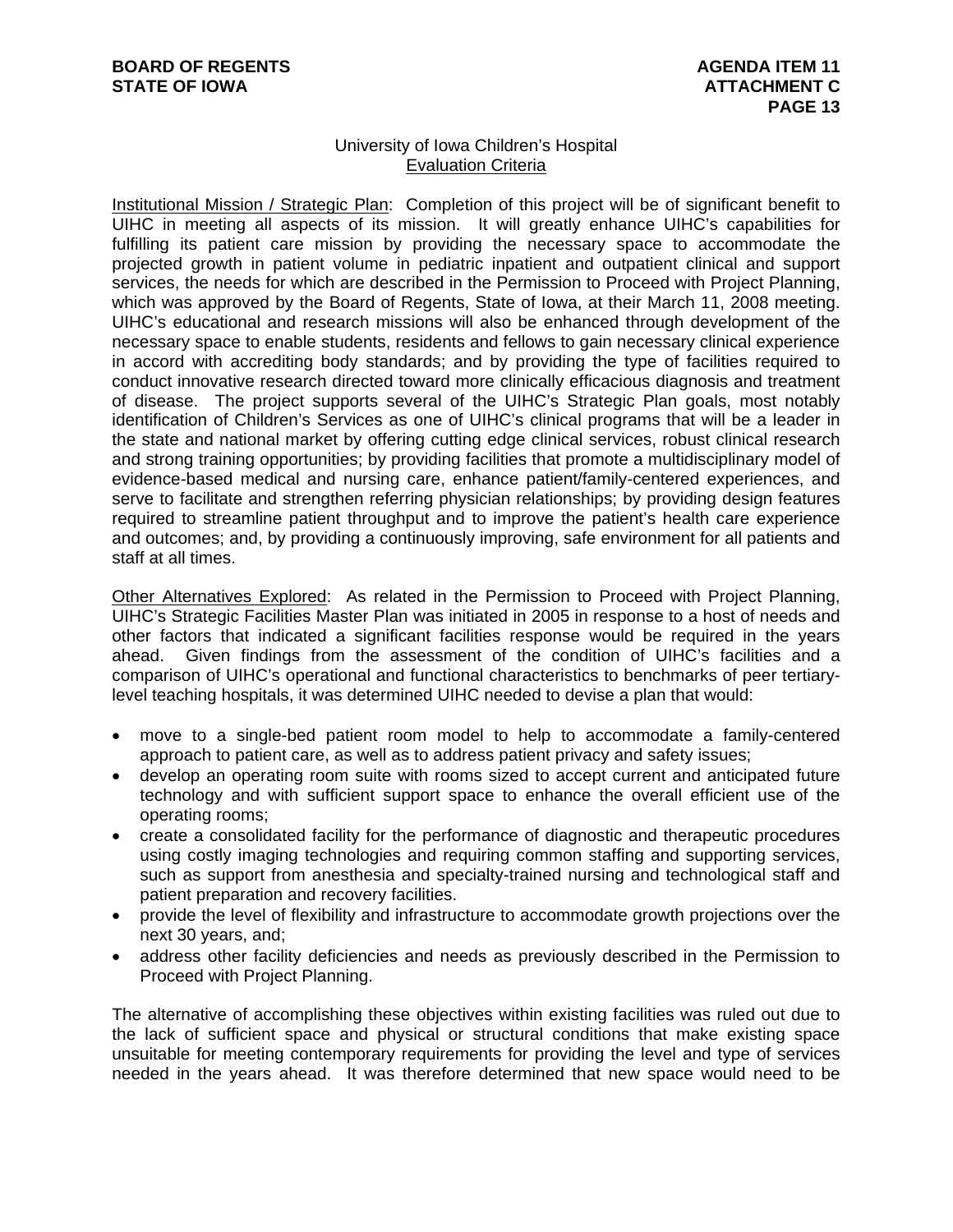developed and a total of seven site alternatives adjacent to the UIHC and the UI Health Sciences Campus were evaluated.

Following a very thorough review and assessment of each of these sites, it was determined that the area west and northwest of UIHC, on land now occupied by Hospital Parking Ramp 1 and 2, the area south of Ramp II and the Center for Disabilities and Development would best meet the UIHC's needs for future facilities development over the next two to three decades. The selected site, which will be reviewed with the Board at their February 3 meeting, will provide adequate land for establishment of a flexible footprint for long-term expansion; permit good connectivity to the existing hospital facilities and straight-forward circulation patterns; and present a highly visible image for UIHC. The first phase in this multi-phased, multi-year undertaking is the Children's Hospital development.

Beyond the plans evolving from the Strategic Facilities Master Plan that have been summarized above and in the Permission to Proceed with Project Planning, over the past decade a variety of options have been explored to meet the needs of the University of Iowa Children's Hospital. These included the possibility of developing a separate entrance and reception area for the pediatric patients to provide a greater identity for UI Children's Hospital. Ultimately, since pediatric services are now provided in five different buildings, it was concluded that the disjointed space would make it virtually impossible to build an integrated environment. The possibility of developing a distinct identity for the Children's Hospital by placing all ambulatory pediatric clinical services in the Pomerantz Family Pavilion was also considered. However, this possibility was also abandoned since inpatient units, diagnostic and treatment units and other services for children would remain in other buildings and it was not felt that simply consolidating outpatient services in one setting could achieve the objectives that a distinct children's hospital would provide. Each effort magnifies the limitations of constructing an integrated care model of a hospital within an existing hospital. A new facility built from the ground up is the only effective solution.

Impact on Other Facilities and Square Footage: To position the Children's Hospital on the planned site, the southern-most bay of Hospital Ramp 2 will be removed, which includes approximately 40 parking stalls and 3,500 square feet of UI Parking and Transportation offices. Replacements for these parking stalls and offices are being developed by the General University as part of their project entitled *University of Iowa West Campus Transportation Center*. (Note: Regents Bond Counsel has been consulted on the need to raze some Parking System Enterprise spaces and will work with the University and Board Office to assure that bond covenant procedures are followed.)

On completion of this project the space presently occupied by the UI Children's Hospital services will be reassigned to meet the needs of other clinical and support services. The floors currently used for inpatient care will be redeveloped as single occupancy/private rooms to serve the needs of adult patients. The vacated Pediatric Specialties Clinic will be redeveloped to provide other UIHC clinical and support services with space to accommodate future growth. The Center for Disabilities and Development will be razed once emptied to allow the construction of the future phases of the UIHC Master Plan.

Financial Resources for Construction Project: The project will be funded through a combination of University Hospitals Building Usage Funds acquired from depreciation allowances of third parties underwriting the cost of patient care plus hospital net earnings from paying patients,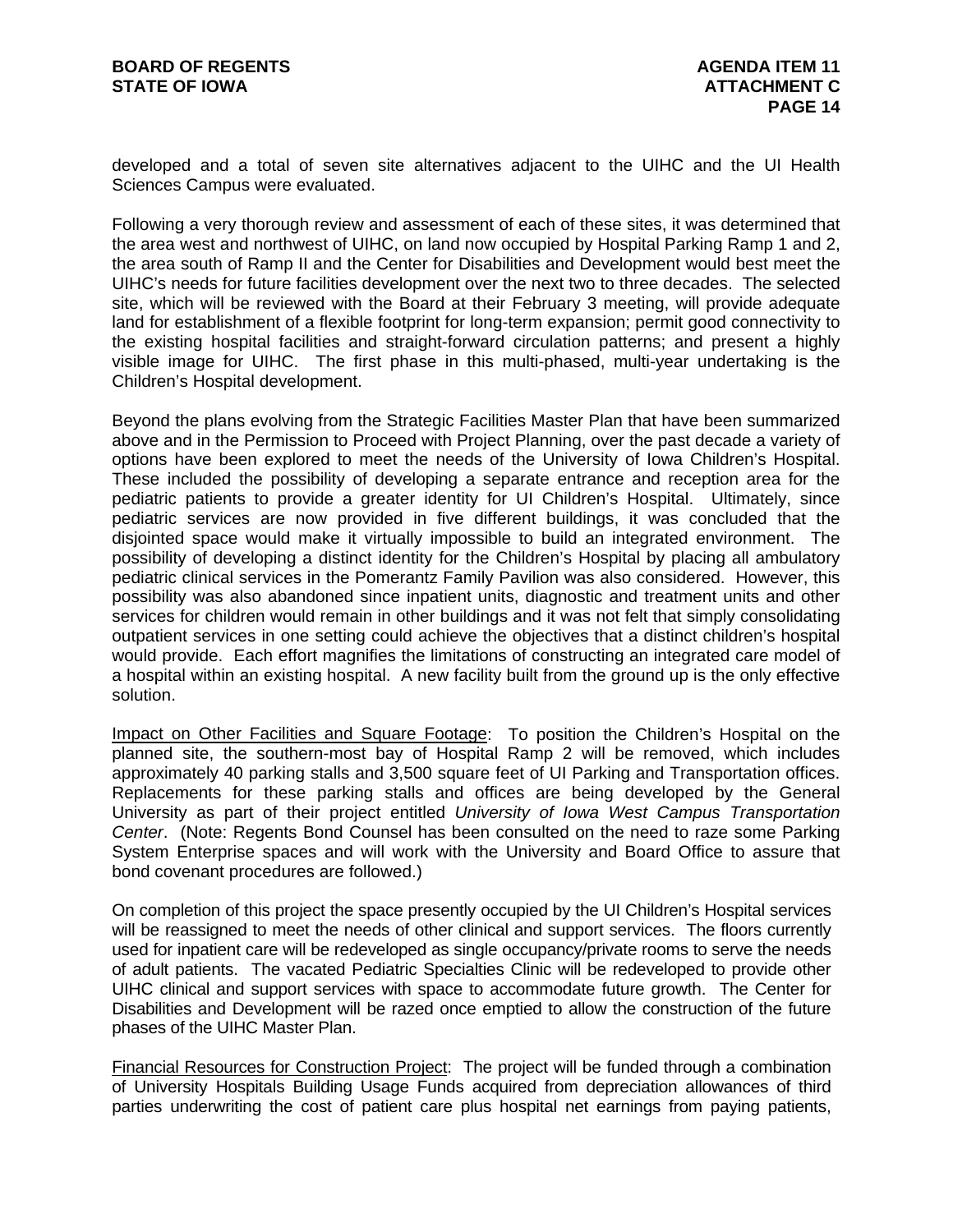hospital revenue bond proceeds and designated gift funds. No state capital appropriated dollars will be involved. The preliminary estimate for the internal rate of return over the life of this project is 4.11%.

Financial Resources for Operations and Maintenance: The source of funds to cover the associated operating and maintenance costs will be hospital operating revenues derived from providing patient care services.

External Forces Justifying Approval: This project clearly responds to societal forces, standards and regulations requiring greater patient privacy, providing adequately sized single-bed patient rooms that conform to standards promulgated in the 2010 Edition of the *Guidelines for Design and Construction of Healthcare Facilities*, developed by The Facility Guidelines Institute with assistance from the U.S. Department of Health and Human Services and published by the American Society for Healthcare Engineering of the American Hospital Association, and which will likely be adopted by the Joint Commission as accreditation standards, plus the inclusion of physical amenities for patients and their families that facilitate family involvement in the care process.

The proposed new facilities and renovation of existing facilities will also make it possible for UIHC to meet education and training program requirements for providing all trainees with more extensive clinical experiences. Doing so will necessitate making UIHC services available to greater numbers of patients, which in turn will necessitate expanding patient care facilities.

The continued growth in the health care requirements of pediatric patients is another very significant force driving the need for a children's hospital. UI Children's Hospital continues to be the only location in the state that provides comprehensive care in the areas of neuromuscular disorders, rheumatology, cardiac electrophysiology, urology, bone marrow transplantation, solid organ transplantation, medical genetics, and advanced pediatric surgical subspecialty services.

Creating the system of care for Iowa's children and building the new University of Iowa Children's Hospital is essential to expand access to pediatric medical and dental care services to children throughout the State of Iowa; ensure the financial viability and vibrancy of the medical and dental schools and its academic health center through improved economies of scale in the provision of pediatric services; expand research programs; and meet the future pediatric public health needs of the State of Iowa.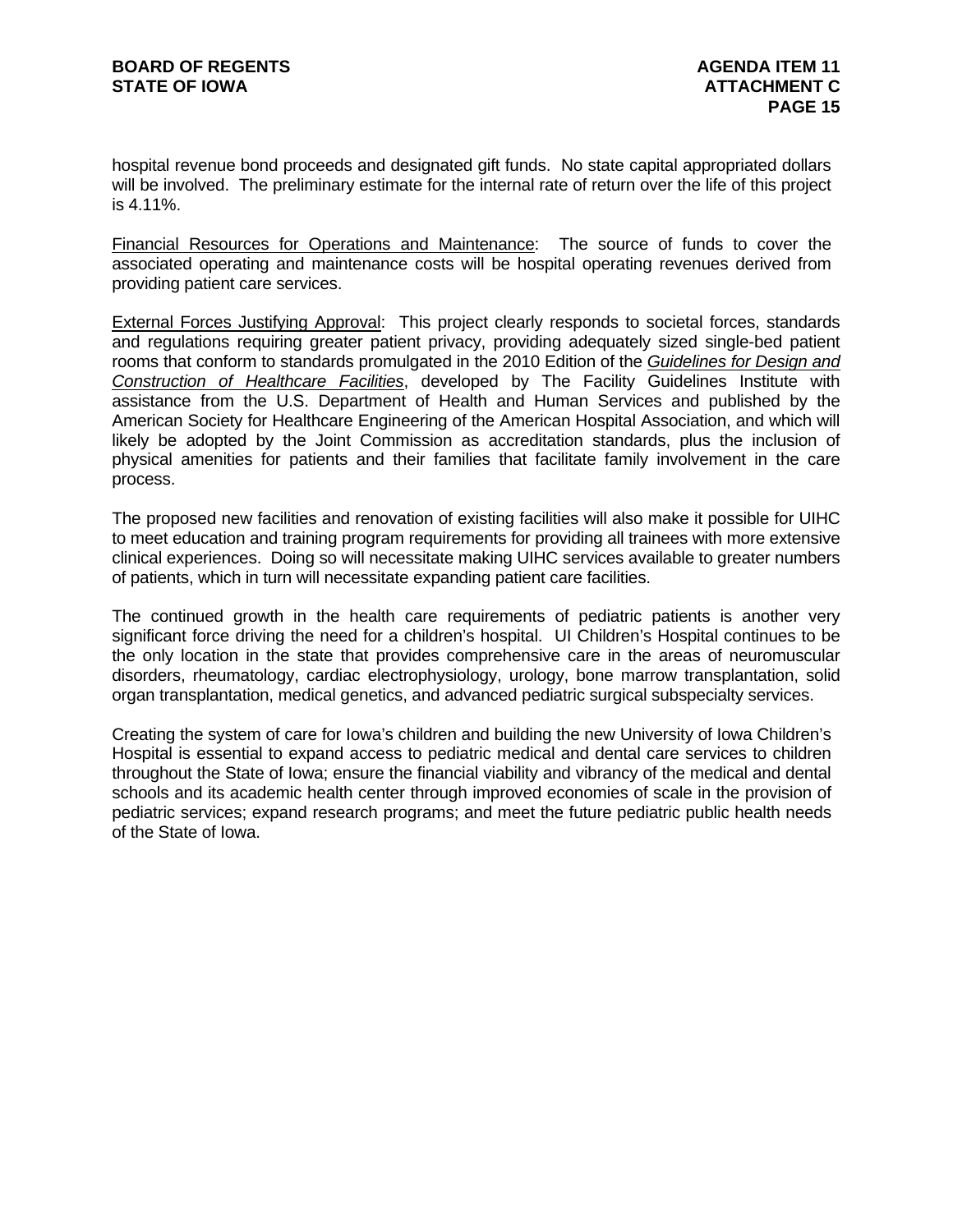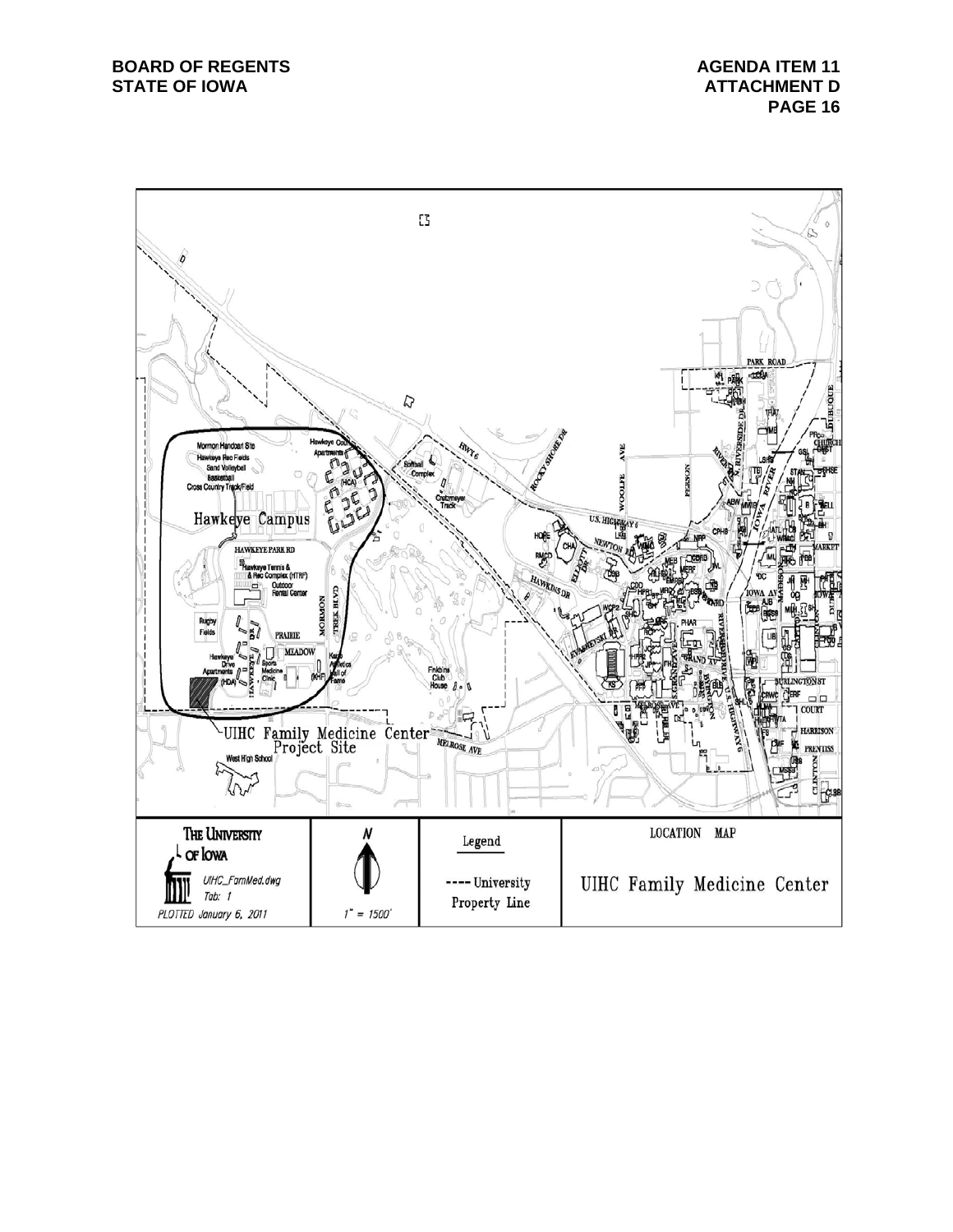



**Location Map** Community-Based Primary Care Clinic and Master Site Planning - North Liberty Highway 965 and Forevergreen Road